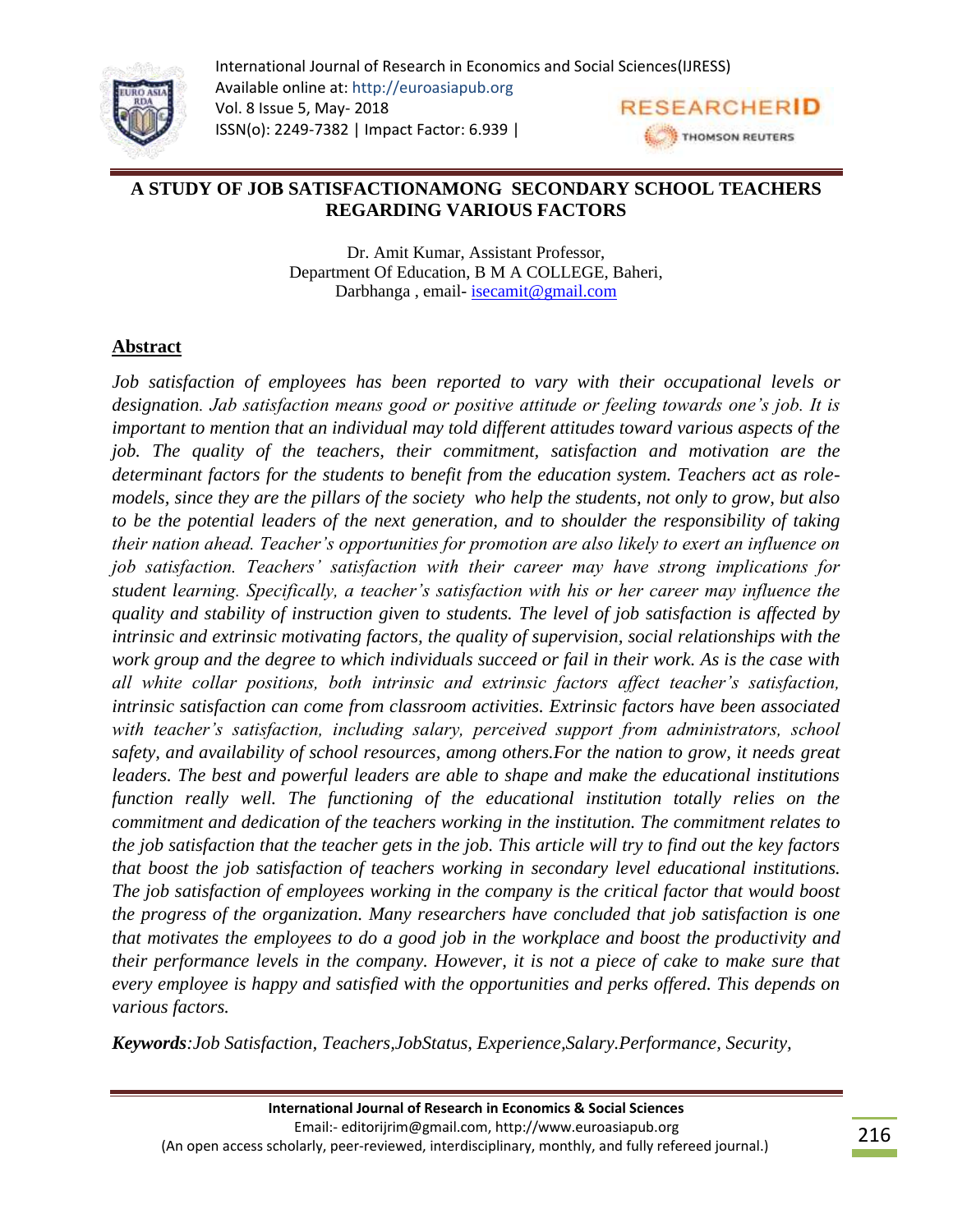

# **Introduction**

Teaching is a noble profession and there are many great teaching personalities who have shaped the lives of many students globally. Teachers are the knowledge ambassador and are the key group of people who nurture the minds of the group of young students. The people in other professions and resource people are also shaped by teachers. Therefore, teachers play a critical role to make the lives of the students productive and brighter. The teacher educators would play a key role to make the teachers engaged to teach the students in different levels of the education. It is important to emphasize more on the teacher educators. The teaching quality totally relies on the active, happy and committed teachers. The teachers who are happy with their jobs to give their 100% for that job and they teach with more focus and devotion. It is awell known fact that a happy teacher would put a lot of efforts to ensure that the knowledge imparted is easy to understand for every student. Job satisfaction would have an impact on the performance of the teachers, achievements of students, the commitment of the organization and work motivation. Job satisfaction is the motivating and sustaining an effort to carry out a particular task, which is required for the students to be a good teacherjob satisfaction is good for both the employees and employers. This boosts the productivity and reduces the absentees and turnover in the organization or an educational institution. This promotes happiness, success and high efficiency in the professional life of an individual and helps them to develop an interest and happiness to work in the workplace. This also creates a wonderful place for them to work. This also increases the turnover rate, intentions and tendencies and also increases absenteeism. This is the main reason to not make the employees feel dissatisfied. It is critical for you to identify and regulate various factors that are taking a toll on the satisfaction of the employees. When you address this issue, the company can boost the performance of employees and their efficiencies.

#### **Review of Literature**

 Okpara, J. O., Squillace, M., &Erondu, E. A. (2005) did study at brain track university, index directories of the united states colleges and universities and they investigates that there are gender inequity exists in the job contentment levels of university faculty members. male faculty members are less contented with their "pay" ,"promotions" ,"supervision" and "overall job satisfaction" while there colleagues female faculty members are more contented with their "Work and Co-Workers". The results also indicated that for them ranks were very important for explaining job contentment and gender inequity of the respondents. And the findings of these study also provides guidelines to the, university and college administrators, organization management and HR professionals which helps them to recruit, promote, retain and reward their women faculty members. The finding also suggests that the government also address the issues related to female faculty member's academic career.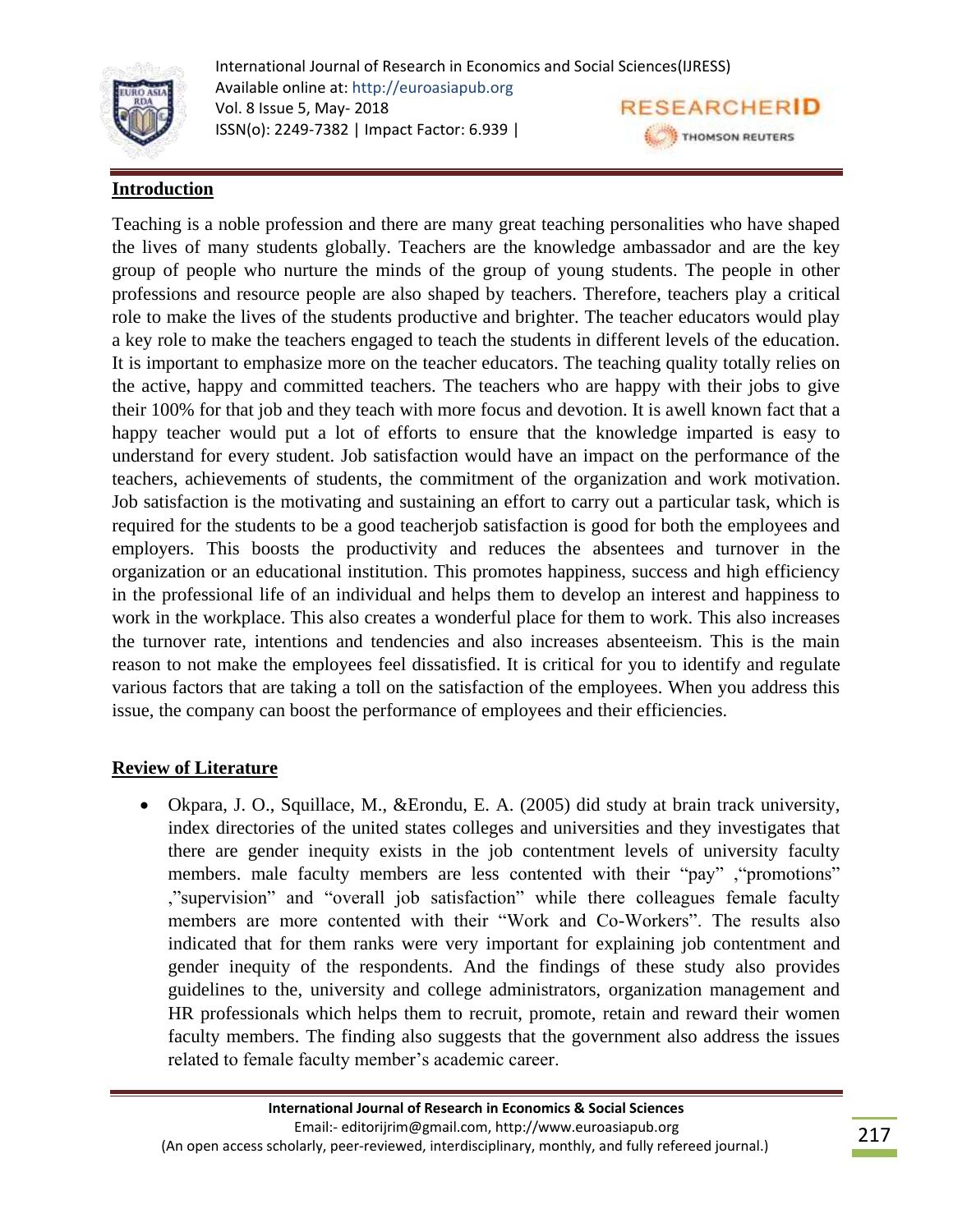

- Gargallo-Castel A, Garcia-Bernal J, Marzo-Navarro M, & Rivera-Torres, P. (2005) did study on job satisfaction: empirical evidence of gender diversity. They selected a sample of four hundred and thirteen faculty members of Spain for their study .They conducted factor analysis on those variables which could impact on a person"s job contentment. They use eleven-item questionnaire to assess the job contentment of the employees. According to them the susceptible factor for organization development is job contentment of the Spanish faculty members. Additionally, they have focus that the level of job contentment is derived from four factors which are, "Interpersonal relations", "Economic aspects", and "Personal fulfilment" Working conditions A consequent analysis related to workers' gender shows that as we have considered that man and women have same parameters for the study but the impact for each dimension is variable for each sub sample. The results of the study indicates the factors that affects employee contentment that will be useful and helpful for management of industries and the factors will also be useful and helpful for taking advantage of competitive opportunity and help to motivate and encourage dedicated staff.
- In their study Bender, K. A., & Heywood, J. S. (2006) did survey at Department of Economics and Graduate Program in Human Resources and Labour Relations, University of Wisconsin-ilwaukee on Job Satisfaction of the Highly Educated: The Role of Gender, Academic Tenure, and Comparison Income and found that the faculty members in school of science are least satisfied where faculty members from other schools are equally satisfied. They also found that Men and women are equally satisfied. They have taken a sample of highly educated faculty member and found that male and female faculty members have the same expectations from their job. They found that in many traditional results from particular samples shows that the highly educated faculty members are concerned with the role of marital status, role of wages, health limitations of the faculty members and other many more fringe benefits. They also found that they have more complicated pattern for a gender in organization. They also found that the scientist which are working in business have confirm the old pattern of more satisfied female faculty members while the scientist working in academics finds the opposite that the females are less satisfied in academics. They also focus on the other thing is that the increase in job contentment is depend on a length of a service for both academics and non academics. They also found that they get more earnings in the organizations according to their role in the organization and these earnings differ found not only in worker"s section but also in all other sectors. They found that the roles are considerably differs across all the branches and sectors.
- In their study Mehboob, F., Sarwar, M. A. and Bhutto, N. A. (2012) have found that female faculty members were normally less satisfied with their job than male faculty members. All the *"Job Hygiene"* and *"Job motivator"* attributes were practically or noticeably related to job contentment. The factors *"Policy"* and *"Working condition"*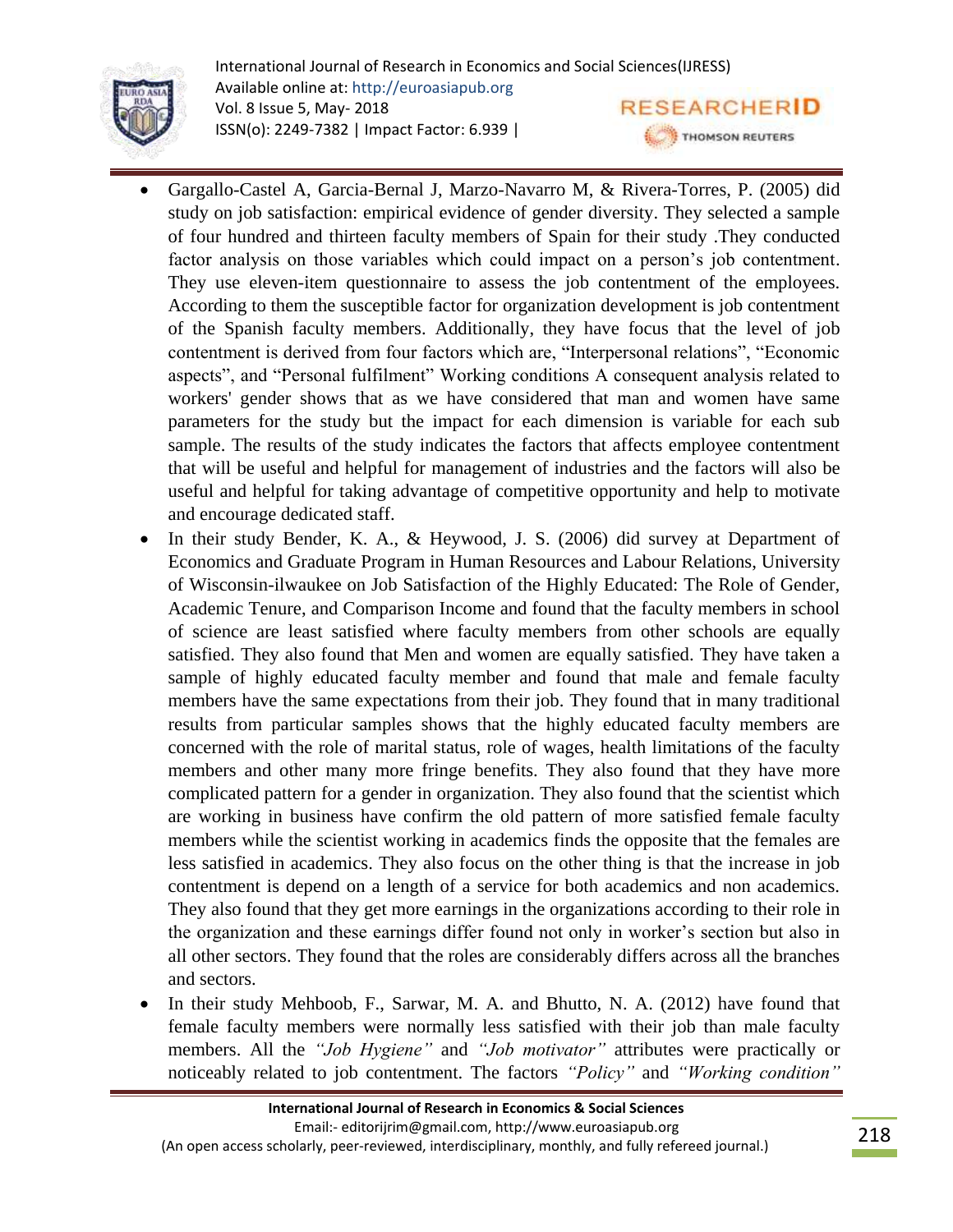

were the least satisfying characteristics while *"work itself"* was the most satisfying factor found in the job in this study correspondingly. The management of "SALU" need to pay attention to those factors which creates displeasure among faculty members' mostly the intellectual strategy execution; they should also arrange certain training and development sessions with a view to not only enhance the knowledge, skills and Abilities of faculty members but also to link the up between contentment and discontent. There were also several other factors which creates contentment and discontentment was the "Working Condition" of the organization. The management should attempt to advance organizations working conditions by performing more research and development services to faculty members and also do necessary changes in recovering the classroom environment in the organizations.

### **Job Satisfaction**

Any kind of job is related to the earning of bread and butter to enable human beings meet theirphysiological needs. Due to survive their life, human is involved with any kind of job or work. It is thevery essential part of their daily life. Satisfaction means pleasure or contentment. Whenever they get amental and emotional pleasure, for continuing job, that is called satisfaction. The teachers are notexcluding out of them. Job satisfaction of teachers is one of the most important feature, for a developingeducational process. Satisfied and pleased teachers are the chief asset to any institution. the concept of job satisfaction is "Any combination of psychological, physiological and environmental circumstances that cause a person truthfully to say: I am satisfied with my job'. On the other hand, Locke (1969), said that "Job satisfaction may be defined as a pleasurable positive emotional state resulting from the appraisal of one's job or job experiences. It results from the perception that one"s job fulfils or allows the fulfillment of one's important job values providing to the degree that these values are congruent with one's needs". Job satisfaction can promote happiness,success and efficiency in one"s professional, personal, mental activity. Teaching profession is notexception at all to compare of other professions. Without satisfaction or dissatisfaction men behave like a machine. In every profession when they get satisfaction, the functions of ability, mental and emotional pleasure will rise. In the present study, the effort was to explore the differences among the job satisfaction of the secondary school teachers in terms of their gender, locality of the schools, , nature of job and the levels teaching experiences. It was found that gender, locality of the schools, and teaching experiences have no effect on the job satisfaction of the secondary school teachers as there were no significant differences in job satisfaction of the teachers in terms of these categorical variables. It is only the nature of the service of the teachers have effect on job satisfaction as the assistant teachers and para and contractual teachersdiffered in their job satisfaction

# **Factors Affecting Job Satisfaction**

# **Salary and Remuneration**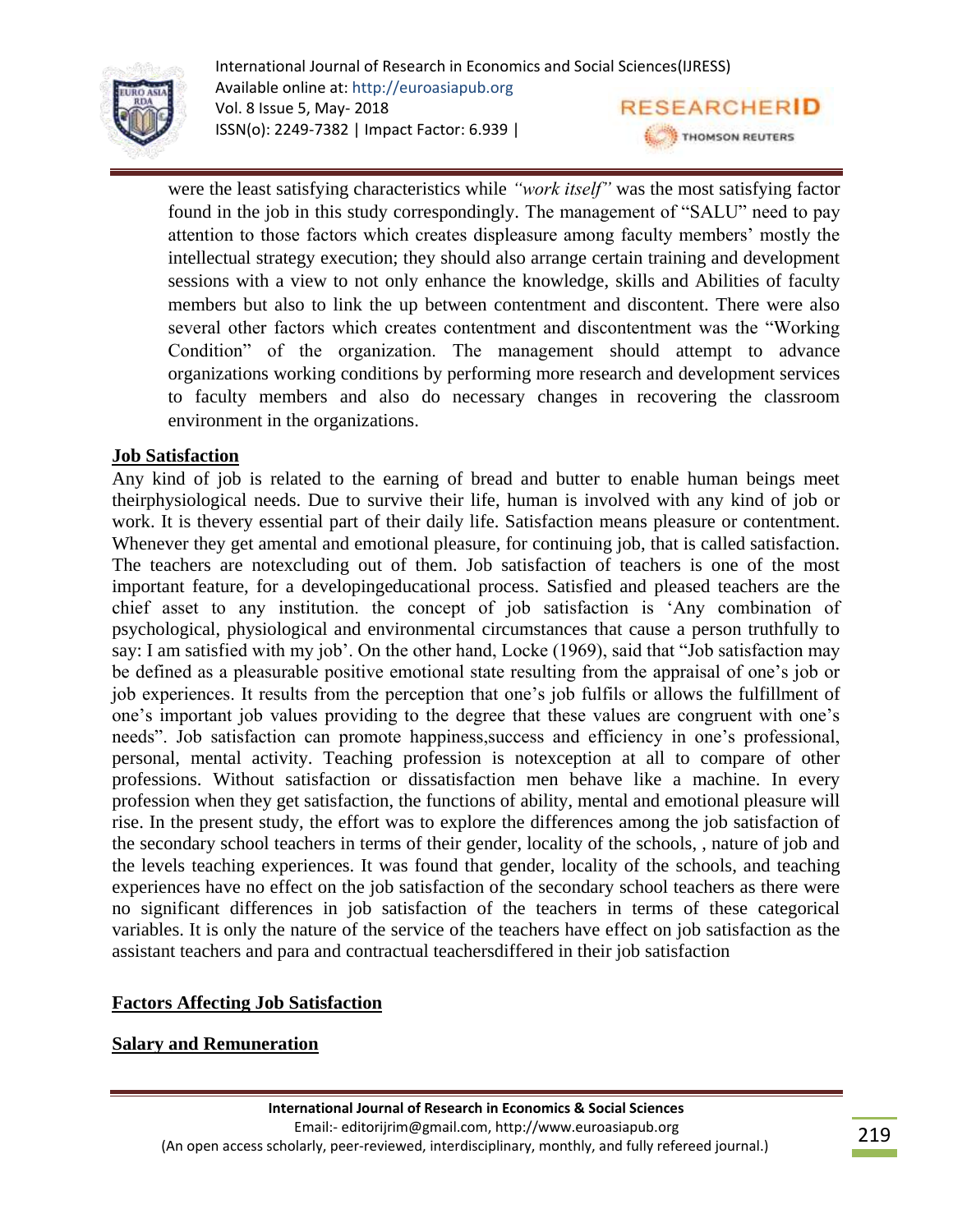

Pay is a factor that assumes an exceptionally persuasive part in deciding employment fulfilment and job satisfaction. Nonetheless, in a research study conducted in Malaysia, academic staff of public and private universities who participated in the survey indicated that of all the factors that were listed as impacting on job satisfaction, salary had the least relevance to them (Mustapha, 2013). This could suggest that decision-makers and management at education institutions should give serious thought to having remuneration systems and controls guided by perceptions, occurrences and approaches taken at other similar education institutions, or by best practices derived from within the sector.

# **Advancement and Promotion**

Employee advancement is not always a formal promotion, although very often it is an official transfer from one position to another (Haider et al., 2016). Advancement also can be a lateral move, such as an educator making a lateral move from one school to another. Generally, a lateral move of this type presents some benefit to the teacher, who is likely on a track towards some specialisation offered at a particular school. Therefore, even lateral moves are part of employee advancement. Advancement forces performance – employees who move upward or laterally have an obligation to their employers to prove that they are worthy of the promotion or demonstrate their skills with another employer.

#### **Work Environment**

The work environment is an important factor that can influence the level of fulfilment of workers .Wang, Ma and Liu (2014) suggest that a work environment designed to inspire employees will motivate employees and thereby result in improved effort by employees. emphasise that the importance of considering the atmosphere, quality and style of buildings and offices, in relation to job satisfaction, should not be underestimated. The work environment should embrace working conditions such as the temperature, humidity, ventilation, lighting, noise levels, cleanliness of the workplace, and adequate tools and equipment (such as public address systems, computers and resource materials for teaching, as well as good offices). Decent working conditions permit educators to work at ease and thereby with greater confidence

#### **Team-Work and Relationship with Colleagues**

Most employees in the workplace thrive on social interactions at work and regard this as a vital factor with regard to job satisfaction. Synergy and cohesion within departments results in enhanced job satisfaction. Close-knit teams are more likely to learn new things, as well as job enlargement elements that have been found to be positively associated with job satisfaction. Having friendly and helpful colleagues also contributes towards job contentment among employees. The state of relationships between co-workers in an organisation, including those between supervisors and subordinates, could be a significant pointer of job satisfaction or dissatisfaction

#### **Rewards and Recognition**

In order to motivate employees, an effective system of rewards and recognition should be in place. The idea of reward and recognition has become prominent in recent times, as many managers and researchers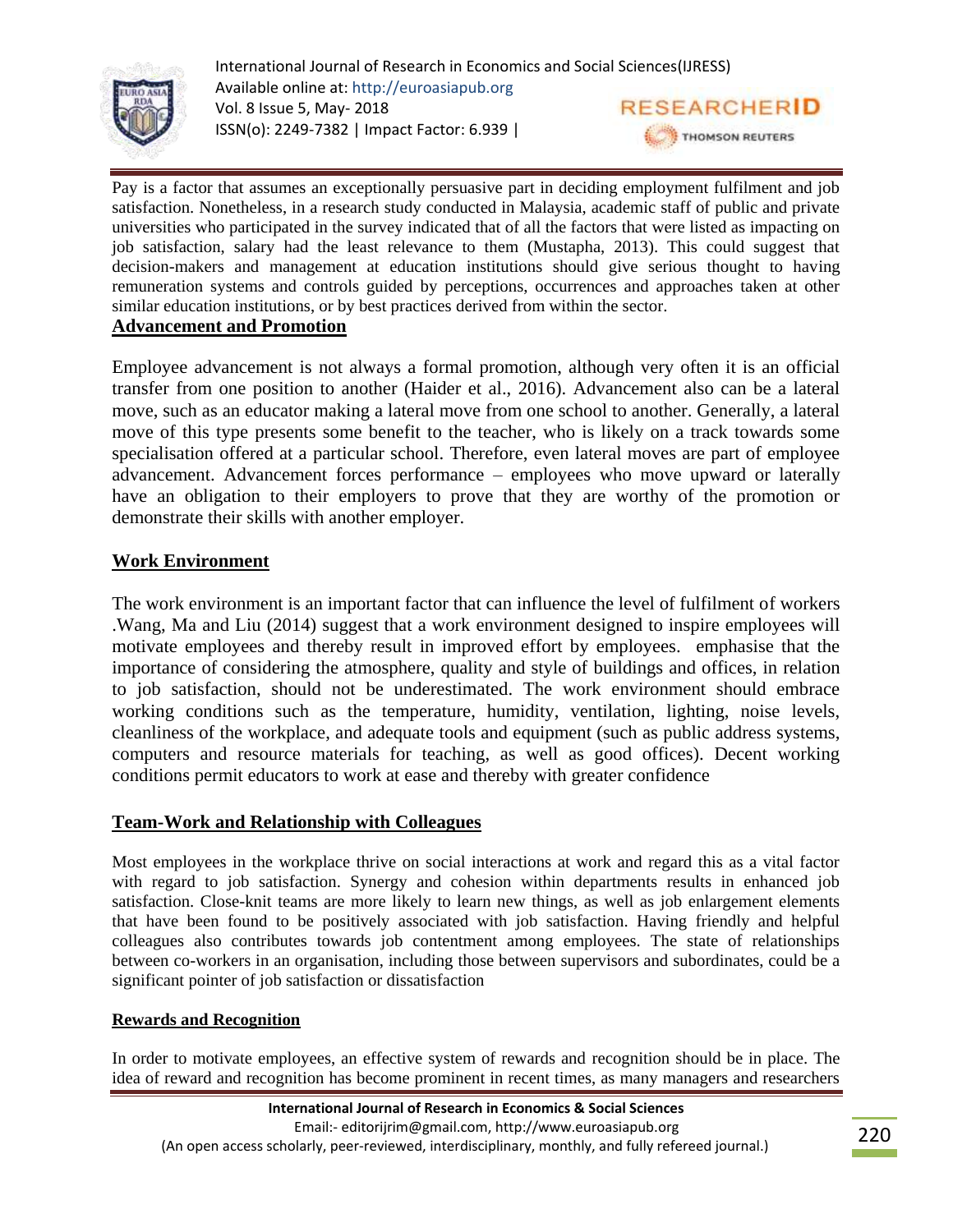

have become intrigued by the notion that reward and recognition could be presented to employees as material (cash) or non-material (non-cash) benefits, for specific desirable action

# **Determinants of Job satisfaction**

Several elements contribute to job satisfaction. These are enumerated below: i)Nature of job. ii)Nature of supervision. iii)Working conditions. iv)Equitable rewards. v)Opportunities of promotion. vi)Co-workers and subordinates. vii)Job and personal security viii)Employee morale Dissatisfaction of an individual whatever may be the occupation in which he is engaged results in professional stagnation. A dissatisfied teacher is lost not only to himself but also to the entire society. A dissatisfied teacher spells disaster to the country"s future. Dissatisfaction among the workers is undesirable and dangerous in any profession. It is just

# **Affecting Factors of Job Satisfaction**

suicidal if it occurs in the teaching profession.

Job satisfaction or dissatisfaction of teachers or the employees would depend on various factors. Many a time, job satisfaction or dissatisfaction of the employees would depend on their pay structure, promotions, benefits, supervisor, co-workers, working conditions, security, safety and communication. In addition, it also depends on the productivity and work. These factors would actually have a great impact on the job satisfaction of a person. Job satisfaction or dissatisfaction of the employee totally relies on the following key factors. There include:

**Intrinsic factors or Elements**: These are the factors that are pertained to the job like achievements, recognition you get for achieving something at job, work, responsibilities, growth and advancements. These factors are called as motivation factors.

**Extrinsic factors or Elements:** This is pertained to the institution like working conditions, supervision, salary, company, institutional policy, interpersonal relationships, security and status. These factors are called as extrinsic factors or the context factors.

# **Rewards and Recognition**

Similar to the other companies, the balance done by the educational institutions would be based on the performance of the teachers and the commitment of teachers towards work. The rewards and recognitions are the key factors that have an impact on the job satisfaction and give ample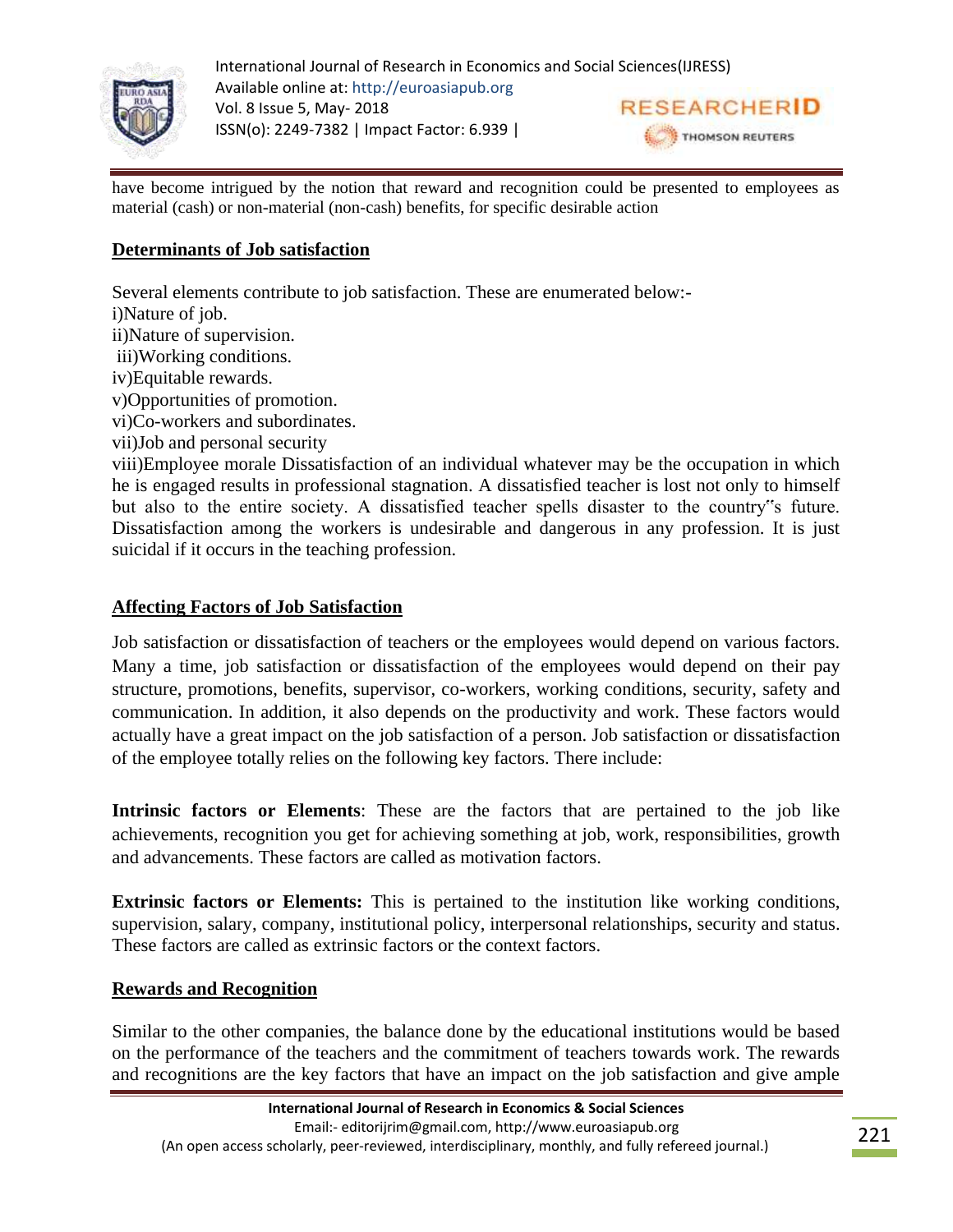

motivation to the teachers. When comes to the statistics, there is a closer relationship between the recognition and rewards and between the satisfaction and motivation. By giving monetary benefit to the employees without showing up any prominence would also to losing the significance. When the employee is awarded with the prize money for the exceptional performance, this makes the recipient feel more amused and excited. There are different types and rewards given to motivate and satisfy the employees. The rewards and recognition would bring a sea of change in the work environment and motivation levels of the teachers.

The recognition would be in the form of a monetary award. However, the facets are not critical. The teachers would judge the profession by their teaching skills and competencies. The position of teachers in the teaching profession would be recognized by their capabilities and achievements. Recognition is not just enough. The recognition would give a name for the employees in the society, but this would not pay them. Intrinsic rewards and extrinsic rewards are interrelated. However, there is no direct relationship found between the worker administrations and their performance of work, their payment is not really good. There is no value that is given to the intrinsic rewards such as admirations, acknowledgements and authorizations when it is not supported by the extrinsic rewards as per their work performance.

#### **Conclusion**

.

The quality development of a nation depends on the quality education and quality education largely depends on the quality teachers of the country. Teachers should be well satisfied in their profession to give the best possible to their students in every field for sustainable development of the nation. The study revealed that the teachers working in secondary schools and senior secondary schools are satisfied with their job, but there are differences in their job satisfaction level. There is significant difference in job satisfaction of teachers between government and private management +2 level institutions. Therefore, necessary facilities should be enhanced in both the government and private institutions to increase well satisfied quality teachers. There exists no significant difference in job satisfaction of the teachers working in urban and rural areas. Professionals are generally respected because they have skills that are valuable to the society.Education would increase the literacy rate. Without having a high literacy rate, we cannot compare our progress with the progress of other nations globally. The private educational institutions would have great impact on the employment. With the rise in the number of private educational institutions, there are many new employment opportunities generated for the graduates who have just passed out from colleges. These days, many youngsters are showing interest in joining in corporate sector ( Software and Management companiesetc) rather than taking up the teaching profession. To grab the attention of people and drive them to take up this profession and retain the commitment of teachers to stay in the profession, it is important to have a high levelof job satisfaction